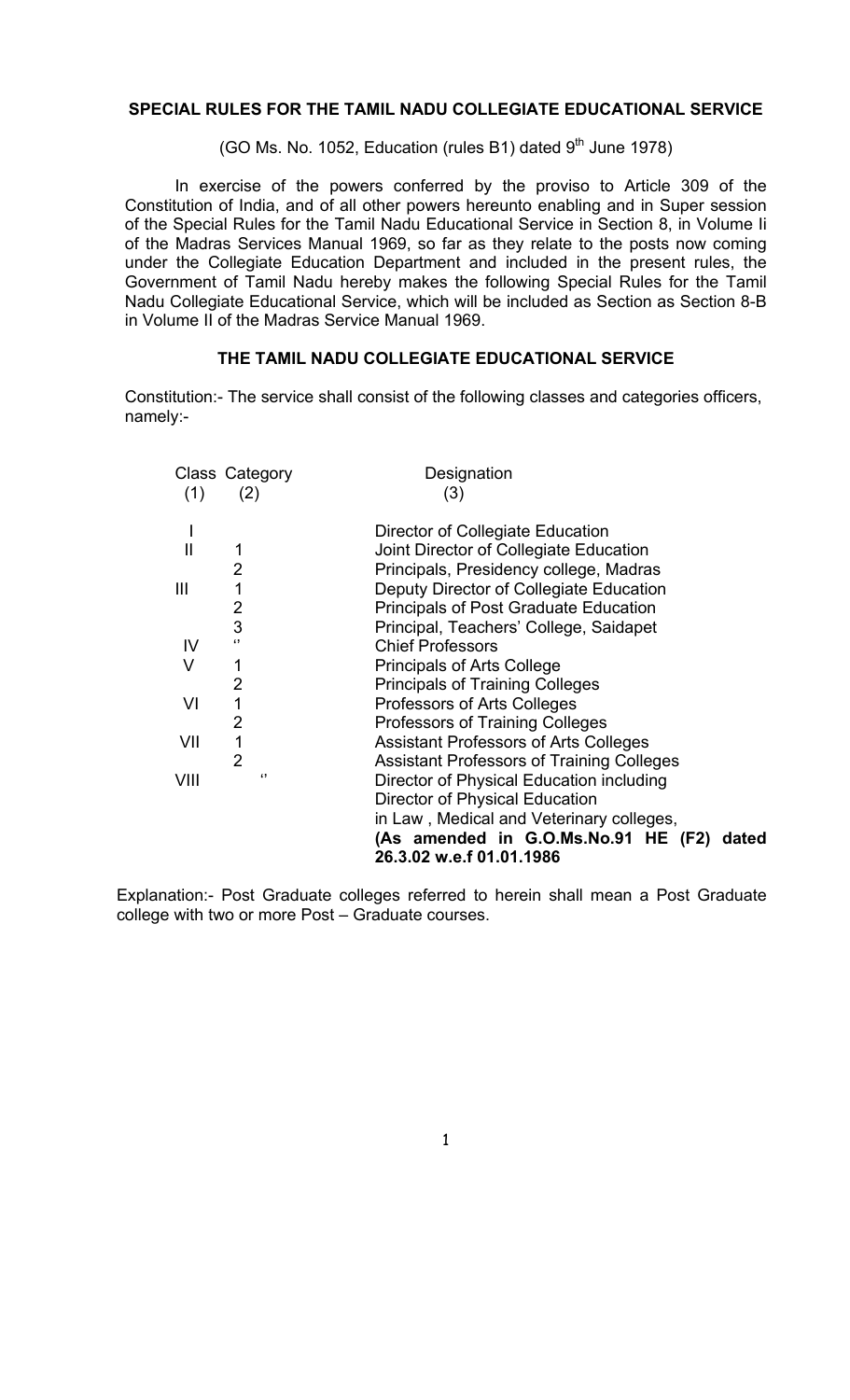## **As amended in GO Ms. No. 1467 Edn, Dated 20.12.85: ( With effect from 26.6.81)**

|                  | Class Category | Designation                                                                                                                                                   |
|------------------|----------------|---------------------------------------------------------------------------------------------------------------------------------------------------------------|
| (1)              | (2)            | (3)                                                                                                                                                           |
| III A            |                | Deputy Director of Collegiate Education                                                                                                                       |
|                  | $\overline{2}$ | Principals of Post – Graduate Colleges                                                                                                                        |
|                  | 3              | Principals of Government College of Education<br>Saidapet, Madras - 15                                                                                        |
|                  | 4              | <b>Principals of Arts Colleges</b>                                                                                                                            |
|                  | 5              | Principals of Government colleges of Education                                                                                                                |
| III <sub>B</sub> |                | <b>Chief Professors</b>                                                                                                                                       |
| IV               | "              | <b>Deleted</b>                                                                                                                                                |
| V                | "              | <b>Deleted</b>                                                                                                                                                |
| VI               |                | Professor of Arts Colleges                                                                                                                                    |
|                  | 2              | <b>Professor of Training Colleges</b>                                                                                                                         |
| VII              | 1              | <b>Assistant Professor of Arts Colleges</b>                                                                                                                   |
|                  | 2              | <b>Assistant Professor of Training Colleges</b>                                                                                                               |
| VIII             | $\lq$          | Director of Physical Education including                                                                                                                      |
|                  |                | <b>Director of Physical Education</b><br>in Law, Medical and Veterinary colleges,<br>(As amended in G.O.Ms.No.91 HE (F2)<br>dated<br>26.3.02 w.e.f 01.01.1986 |

2. Appointment :- (a) Appointment to the several classes and categories of the service shall be made as follows:-

 $(1)$  (2)

Class and Category **Method of recruitment** 

Class I – Director of Collegiate Education Promotion from Class II of the

in Law College, Madras, Grade I.

Physical Directors including Physical Recruitment by transfer from<br>Directors in Law College, Madurai and in Physical Directors and Directors in Law College, Madurai and in Medical and Veterinary College, Grade II Physical Directorsses in the

Service.

Tamil Nadu Educational Subordinate Service.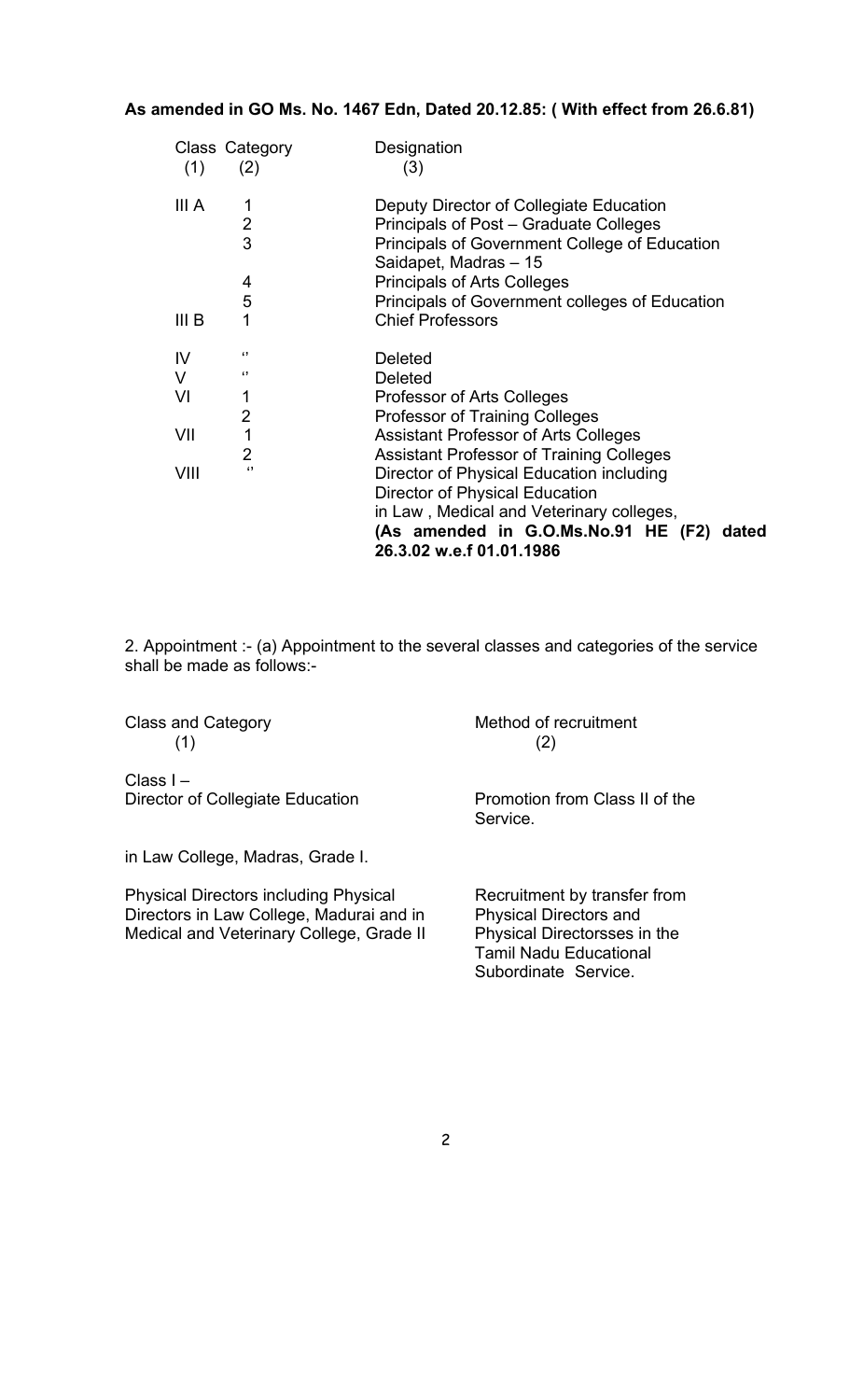# **As amended in GO Ms. No. 1467 Edn. Dated 20.12.85 – (With effect from 26.6.81)**

Class II:-

| 1. Joint Director of Collegiate Education               | Promotion from Class III A of the<br>Services                                                                       |
|---------------------------------------------------------|---------------------------------------------------------------------------------------------------------------------|
| 2. Principals, Presidency college, Madras               | Promotion from Class III B of the<br><b>Services</b>                                                                |
| Class II:-<br>1. Joint Director of Collegiate Education | 1. Promotion from Class III A and<br>the service $: (or)$<br>III B                                                  |
| 2. Principals, Presidency college, Madras               | 1. Promotion from Class III A and<br>III B of the service $: (or)$<br>2. Transfer from category I of the<br>service |

# **As amended in GO Ms. No. 1467 Edn. Dated 20.12.85 – (With effect from 26.6.81)**

Class III A

| 1. Deputy Director of Collegiate Education                              | 1. Promotion from Class VI of the<br>service (or) :<br>2. Transfer from categories 2 to 5<br>of the class  |
|-------------------------------------------------------------------------|------------------------------------------------------------------------------------------------------------|
| 2. Principal of Post – Graduate colleges                                | 1. Promotion from class VI of the<br>service.<br>2. Transfer from categories 1,3,<br>to 5 of the class     |
| 3. Principal of Government college of<br>Eduction Saidapet, Madras - 15 | 1. Promotion from class VI of the<br>service.<br>2. Transfer from categories<br>$1,2,4,5$ of the class.    |
| 4. Principal of Arts colleges                                           | 1. Promotion from class VI of the<br>service.<br>2. Transfer from categories 1 to 3<br>and 5 of the class. |
| 5. Principal of Government of<br>Education                              | 1. Promotion from class VI of the<br>service.<br>2. Transfer from categories 1 to 4                        |

of the class.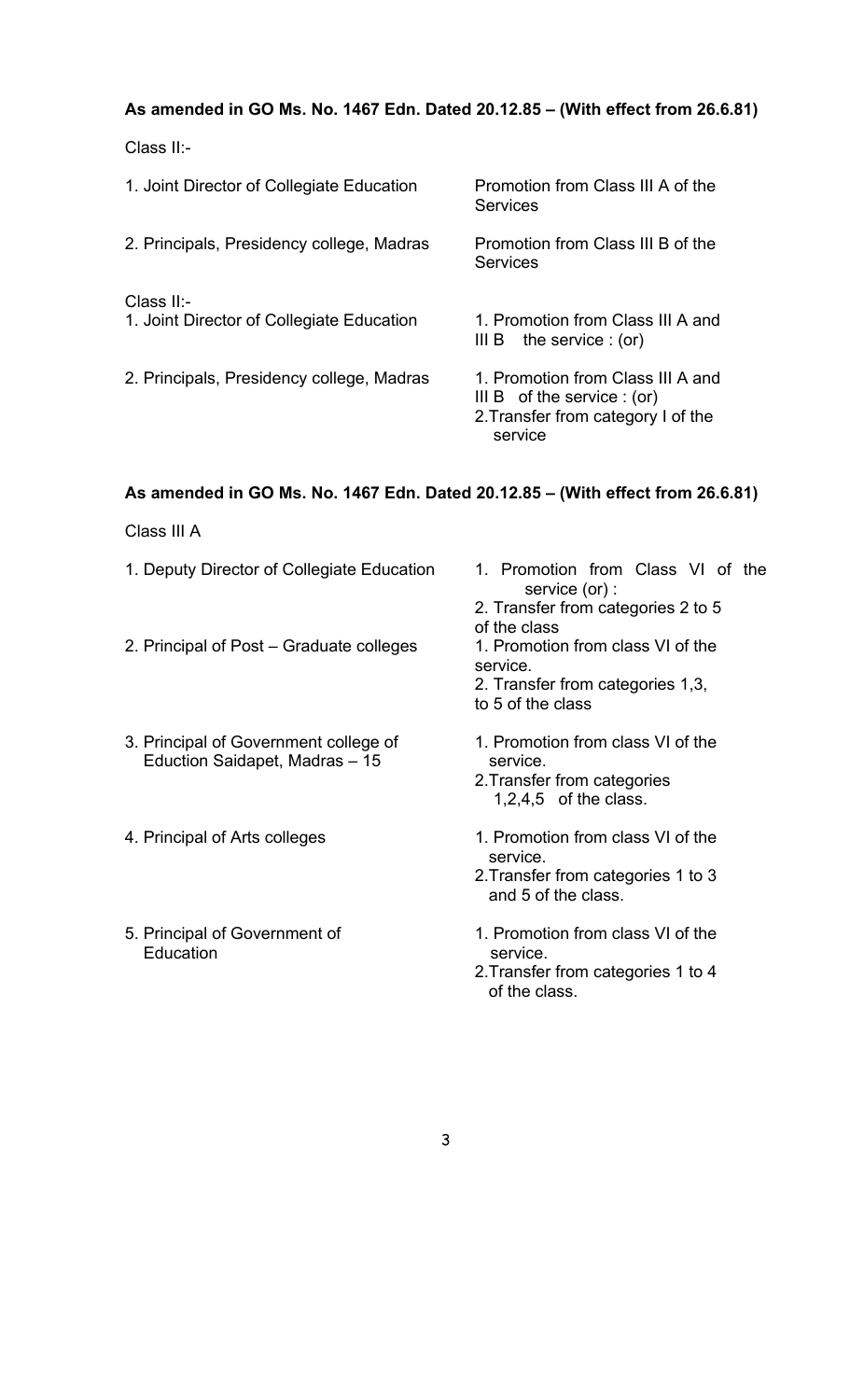Class III B:- Chief Professors **Direct recruitment** Class IV - **Deleted** Class V Deleted

## **As amended in GO Ms. No. 497 Edn. Dated 29.3.88 – (With effect from 1.4.80)**

Class VIII –

| Director of Physical Education                                                 | (i) Direct recruitment (or)                                                              |
|--------------------------------------------------------------------------------|------------------------------------------------------------------------------------------|
| including Director of Physical Education (ii) Recruitment by transfer from the |                                                                                          |
|                                                                                | in Law, Medical and veterinary Colleges post of Physical training instructor in Category |
|                                                                                | 2 of the Tamil Nadu                                                                      |
|                                                                                | Collegiate Educational Subordinate service.                                              |

## **(As amended in G.O.Ms.No.91 HE (F2) dated 26.3.02 w.e.f 01.01.1986**

(b) Notwithstanding anything contained in sub – rule of (14) of rule 2 in Part I Preliminary of the Tamil Nadu State and Subordinate Services Rules, persons belonging to the Categories and Classes specified in column (1) of the Table below shall also be eligible to be recruited direct to the service to the Categories and classes specified in the corresponding entry in column (2) thereof :-

## **THE TABLE**

| Categories 1 and 2 of classes V, Categories 1 Class IV of the service (Chief<br>and 2 of the Class VI Categories 1 and 2 of<br>class VII of the service | Professors)                                        |
|---------------------------------------------------------------------------------------------------------------------------------------------------------|----------------------------------------------------|
| Categories 1 and 2 of Class VII of the<br>service                                                                                                       | Categories 1 and 2 of Class VI of<br>the service   |
| Tutors and Demonstrators in the<br><b>Tamil Nadu Educational Subordinate</b><br>Service                                                                 | Categories 1 and 2 of Class VII<br>of the service. |

#### **As amended in GO Ms. No. 1467 Edn. Dated 20.12.85 – (With effect from 26.6.81)**

Categories 1 and 2 of the Class VII Class III B of the service (Chief and Categories 1 and 3 of the Class Professor) VII of the service

c) Promotion to all posts in the service shall be made on ground s of merit and ability, seniority being considered only where merit and ability approximately equal.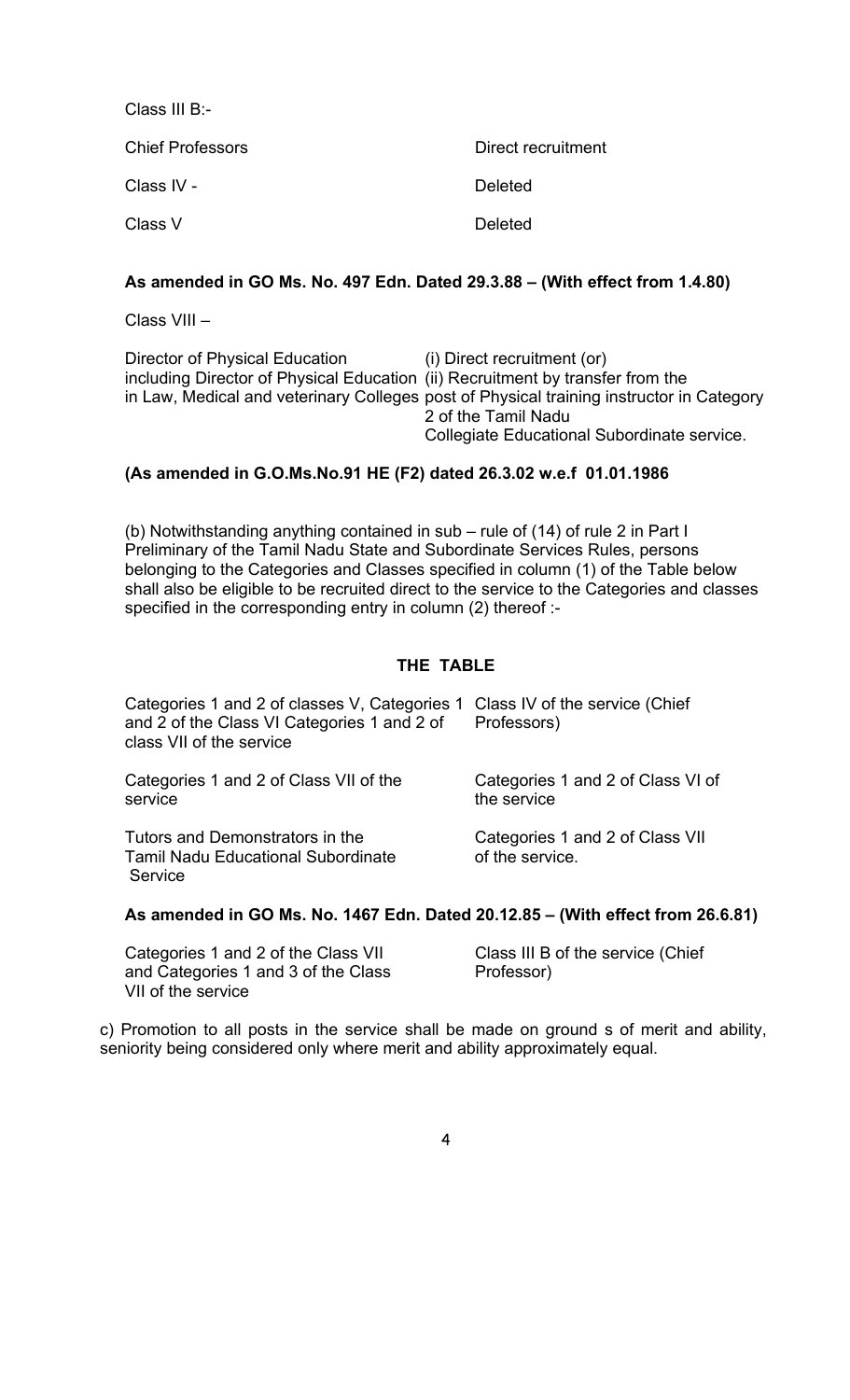d) In making appointments to the posts in Categories 1 and 2 of Class VI and Categories 1 and 2 of Class VII, posts connected with a particular subject or language in each Category shall be regarded as constituting one unit. Appointments to substantive vacancies arising and in the posts in Class VIII shall be made as so as to ensure that the following proportion is maintained for persons in service in the said Categories appointed by different methods of recruitment.

| Categories                          | Direct recruitment | Other methods of recruitment |
|-------------------------------------|--------------------|------------------------------|
| 1 and 2 of class VI                 |                    |                              |
| 1 and 2 of class VII<br>"Class VIII |                    |                              |

( e) The Tamil Nadu public Service Commission shall be consulted for appointment by promotion to Class VI of the service.

3. Reservation of appointment :- The rule of reservation of appointment ( General Rule 22) shall apply to appointments by direct recruitment to all the categories in the service, the appointments to each category being treated as one unit.

4. Appointments in institutions and establishments specially provided for women ( a) General Rule 21 shall apply to appointment to the service in institutions and establishment specially provided for women.

 (b) A vacancy in a grade or category in an institution or establishment specially provided for women shall be filled by the transfer of any women of the same grade or category who may be employed, at the time of vacancy, in an institution of establishment not specially provided for women. When such transfer is not possible, a woman may be appointed by any method admissible under sub-rule (a) of rule 2. but she will not acquit by reason only of such appointment any right in the matter of seniority of fall membership in such grade of category, or transfer to a vacancy in such grade or category in an institution of establishment not specify provided for women of promotion to a higher grade or category:

(c) A man appointed under the proviso to General Rule 21 to a grade or category in a vacancy in an institution of establishment specially provided for women shall not by any reason only of such appointment acquire any right in the matter of seniority or full membership in such grade of category or promotion to a higher grade or category and shall be replaced at the earliest opportunity by a qualified and suitable women.

Explanation :- There is no bar to appoint women against the vacancies in the institutions not specially provided for women.

5. Qualification as to age :- (a) No person shall be eligible for appointment by direct recruitment to any post specified in column (1) of the Table below if he has completed the age specified in the corresponding entry in column (2) thereof:-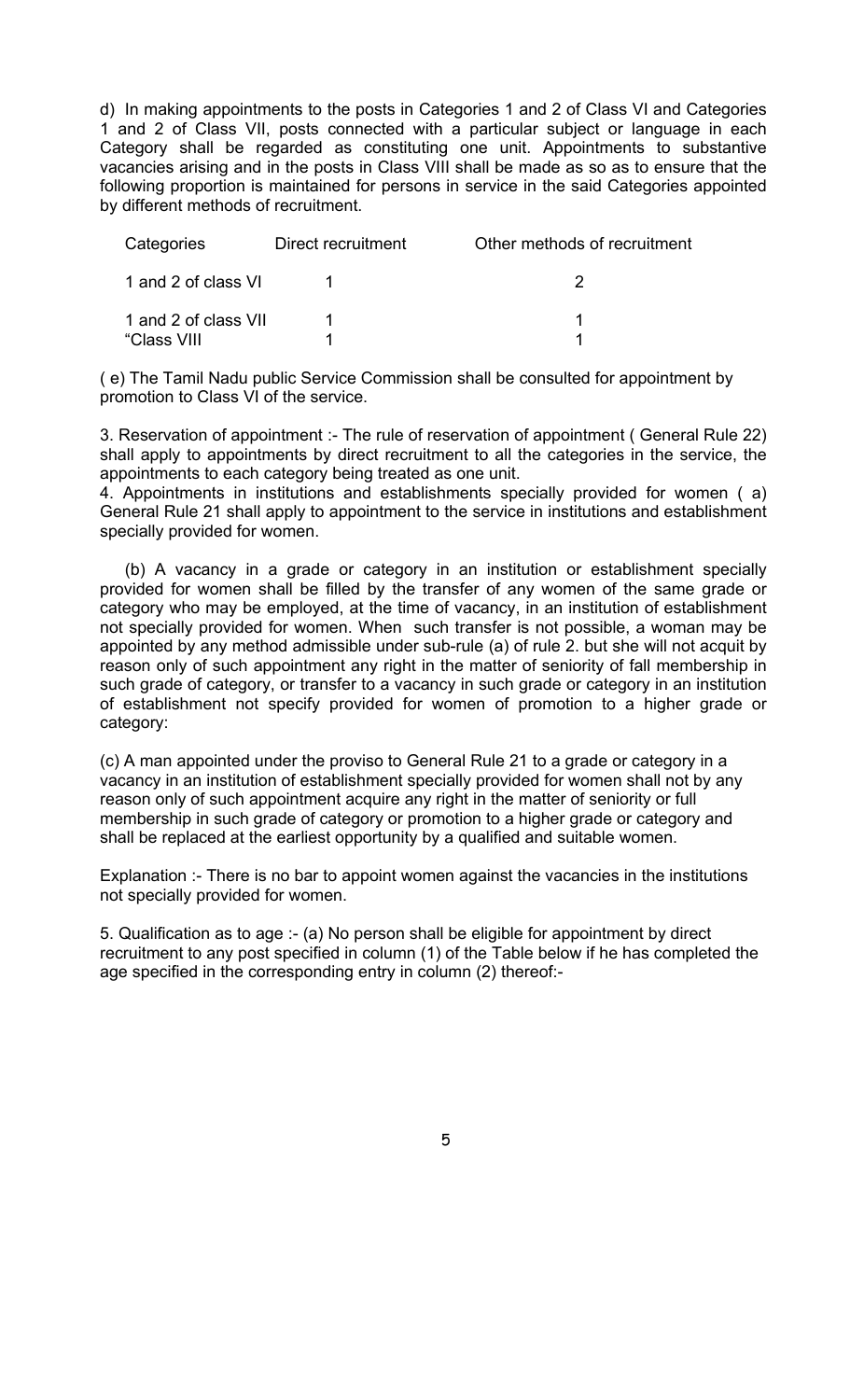| 1. (a) Professors of Arts Colleges<br>(b) Professors Professors of<br><b>Training Colleges</b> | THE TABLE<br>$\ldots$ 35 years<br>$\ldots$ 35 years<br>Provided that no age limit shall apply<br>to persons completing for the post<br>under $sub$ – rule (b) of rule 2. |
|------------------------------------------------------------------------------------------------|--------------------------------------------------------------------------------------------------------------------------------------------------------------------------|
| 2. chief Professors                                                                            | $\ldots$ 45 years                                                                                                                                                        |

3. (a) Assistant Professors of Arts colleges … 30 years (b) Assistant Professors of Training … 35 years **Colleges** 

#### **As amended in GO Ms. No. 497 Edn. Dated 29.3.88 – (With effect from 1.4.80)**

4. Director of Physical Education including … 35 years Director of physical education in law, medical and veterinary colleges.

### **(As amended in G.O.Ms.No.91 HE (F2) dated 26.3.02 w.e.f 01.01.1986**

Explanation : - The age limit prescribed shall apply with reference of the first day of July of the year in which the selection for appointment is made.

(b) No person shall be eligible for appointment by promotion to the post of joint Director of Collegiate Education from the Categories of Principals of Post – Graduate colleges and Principals. Teachers' College, Saidapet, if he has completed the age of 52 years.

6. Other qualifications :- (a) No person shall be eligible for appointment to the posts specified in column (1) of the Annexure, by the methods specified in column (2) against, each, unless he possesses the qualifications specified in the corresponding entries in column (3) thereof:

Provided that the degree of B.O.L of the Madras University in the first or second class in part II or III awarded under the old or Transitory Regulations shall be deemed to be equivalent to the first or second class degree of B.O.L (Honours) of the Madras University.

Provided further that a candidate possessing a first of second class degree of M.A or M.Sc of a University in the State awarded under the New Revised Regulations of a degree of an equivalent standard shall not be eligible for appointment to any post in the service for which such degree is prescribed as a qualification unless he has second in the University Examination not less than fifty percent of marks in the subject of language in respect of which recruitment is made.

Provided also that the first second class degree of M.O.L of the Annamalai University shall be deemed to be an alternative qualification to a first of second class degree of M.A of B.A (Honours) of a University in the State for purposes of appointments to posts in the service for which a first of second class degree of M.A or B.A. (Honours) in language other than English is prescribed or for which such a degree is prescribed with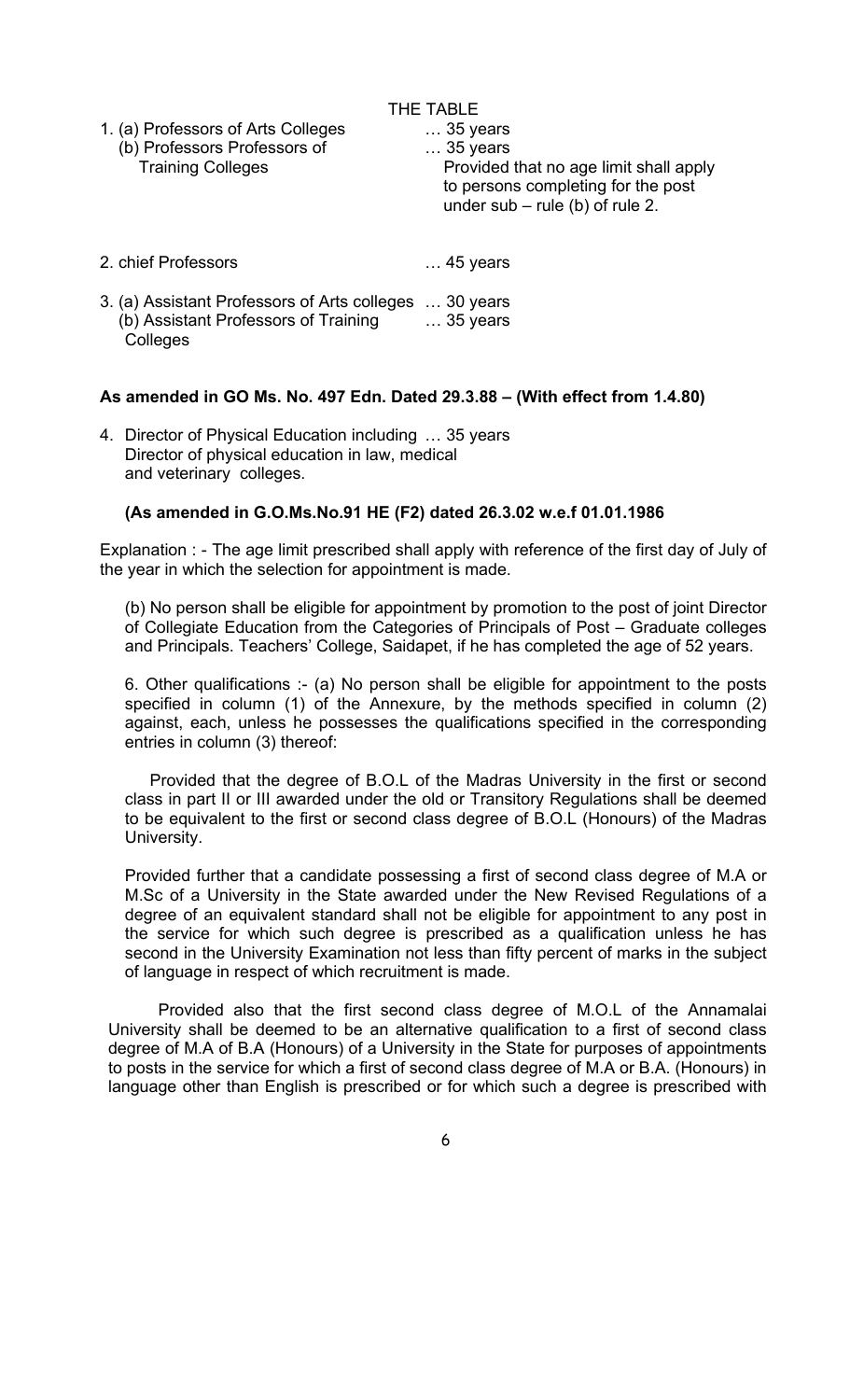out specifying the subjects thereof. Only if the candidate has secured in the M.O.L degree examinations of the Annamalai University not less than fifty percent of marks:

 Provided also that candidates possessing the first or second class Master's degree of Mathematical Economics of Madurai University shall, for purposes of appointment as Assistant Professor and Professor in Economics, be considered on par with holders of the degree of M.A of Hon's in Economics of a University in the State:

 Provided also that no member of the teaching staff in colleges who has not put in teaching experience for a period of not less then three years in the parent department before proceeding to some other department on deputation or on foreign service terms need be considered eligible for paper promotion to the category in the parent department, excellent where the nature of duties on other duty is similar to the post held by him in his parent department and he has put in a total service of not less than three years in both the parent department as well as foreign service put together :

 Provided also that for the purpose of appointment by recruitment by transfer by the post of Assistant Professors in languages other than English, if suitable persons possessing the qualifications prescribed are not available, persons who language in respect of which recruitment is necessary and who have had experience in teaching in colleges in the language for a period of not less than ten years shall be eligible :

 Provided also that if sufficient number of Scheduled Casters / Schedules Tribes candidates possessing Master's degree with not less that percent of marks in the subjects of language are not available for appointment by direct recruitment to the vacancies in the post of Assistant Professors reserved for them under General Rule 22 whenever recruitment is made than the Schedules Castes / Schedules Tribes candidates with 'C' plus (i.e. 45-49 per cent ) grade also be considered for appointment to the reserved vacancies.

 (b) Notwithstanding anything contained in these rules, Assistant Professors, Tutors and Demonstrators in Government Colleges who were possessing a Master's degree under the New Regulations with marks ranging from 45 per cent to 49 per cent ( i.e Plus) were holding regular appointments as on  $3<sup>rd</sup>$  December 1969 shall be eligible to apply for the posts of Professors in Government Colleges by direct recruitment with effect on and from  $2<sup>nd</sup>$  March 1970.

7. Probation : - (a) Every person appointed to any category by direct recruitment or by recruitment by transfer shall, from the date on which he joins duty, be on probation in such category for a total period of two years on duty within the continuous period of three years:

 Provided that there shall be no probation for a fresh appointment by direct recruitment if he has already completed the probation in any other Category in the service:

 Provided further that a member of the service appointed by transfer from one Category to another carrying the same scale of pay if he is already a probationer in the category from which he is transferred, shall be entitled to count the period of service in the category to which he is so transferred towards probation in the category from which he was transferred.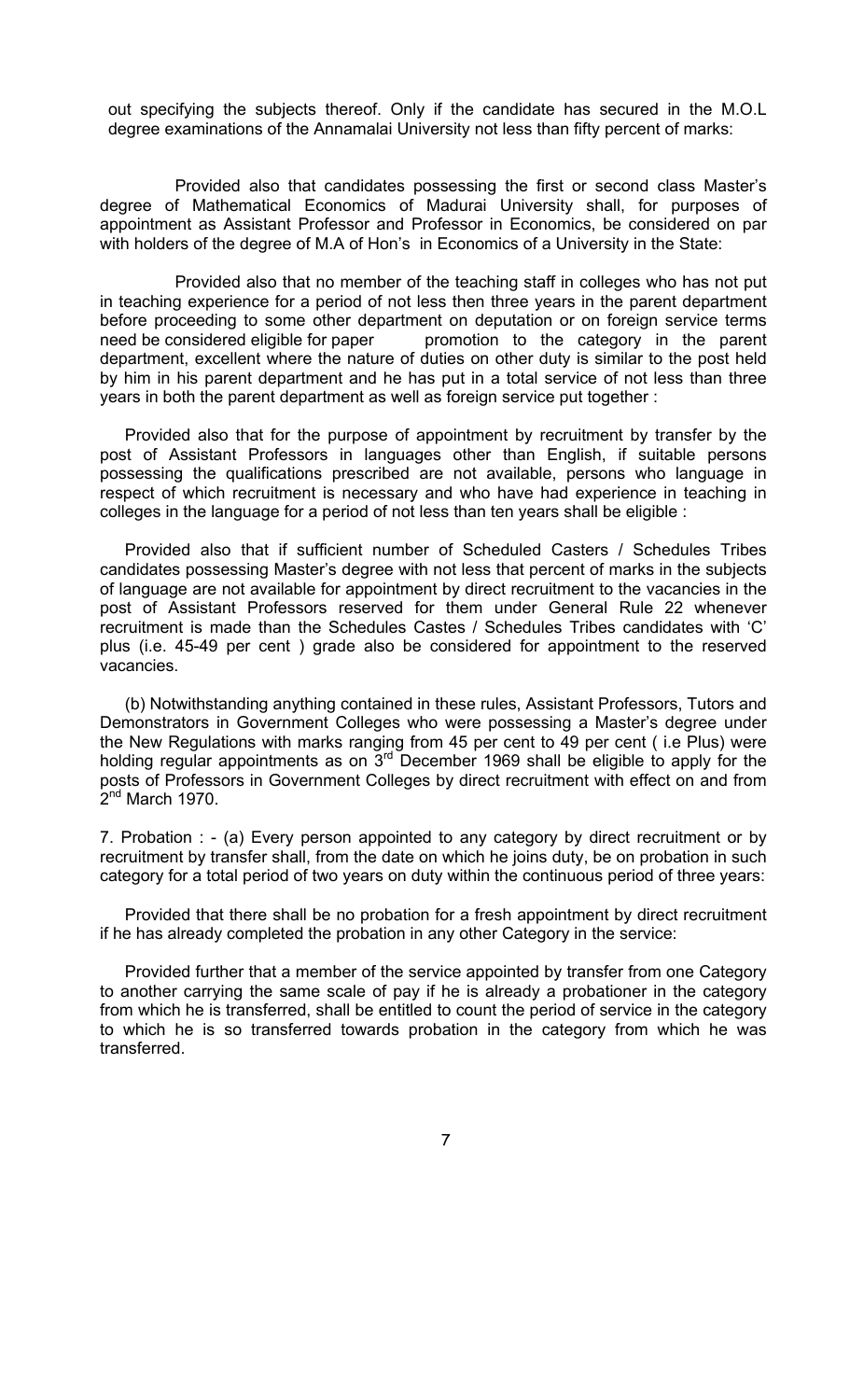(b) The Director of Collegiate Education shall be competent to issue orders declaring satisfactory completion of probation of extending the period of probation for failure to pass the prescribed test in respect of the member of the service his control in the categories under Classes VI to VIII.

(c) A Probationer in any category in the service who is an deputation as Commissioned Officer in the National Cadet Corps Unit shall be entitled to count towards his probation in the category concerned the period performed by him in the National Cadet Corps during which he would have actually held a post in the Category concerned or a higher post but for his absence on deputation.

8. Tests : (a) Every person appointed on probation to any of the categories specified in column (1) of the Table below shall, within the period of his probation and every other person for whom no probation is prescribed within a period of two years from the date on which he joins duty, pass the testes specified in the corresponding entries in column  $(2)$  thereof  $-$ 

| <b>The Table</b>                                                                              |                                                                                                                                                          |  |
|-----------------------------------------------------------------------------------------------|----------------------------------------------------------------------------------------------------------------------------------------------------------|--|
| Name of the Category                                                                          | Tests                                                                                                                                                    |  |
|                                                                                               | (2)                                                                                                                                                      |  |
| i. Categories in Classes II, III, IV, V, VI   Account Tests for Executive Officer.<br>and VII |                                                                                                                                                          |  |
| other than Tamil or who has not (Higher Standard).<br>studied Tamil in any School or College. | I. Any category of the service by direct Special language test in Tamil for<br>recruitment whose mother tongue is   Officers of the Education Department |  |

Provided that every person appointed to the service otherwise than by direct recruitment and who has already passed the Account Test for Subordinate Officers, Part I or who has completed the age of 48 years on the date of such appointment need not pass the Account Test for Executive Officers.

(b) If within the period specified in sub-rule (a) above, any person appointed otherwise than or probation fails to pass the test prescribed thereon, his increments other than the first increment shall be stopped without cumulative effect till he passes the tests and such ineligibility to draw increment shall not have the effect of postponing his future increments after he has passed the test.

9. Unit for discharge, re-appointment and confirmation . – For the purpose of discharge for want of vacancies, re-appointment and appointment of full members, every post shall be deemed to be a separate unit :

Provided that in the case of following Posts for which qualifications in a particular subject or language are prescribed in these rules, the post in a particular subject or language shall be deemed to be a separate unit, namely :

- (a) Professor of Arts College;
- (b) Professors of Training Colleges;
- (c) Assistant Professors of Arts College;
- (d) Assistant Professors of Training Colleges.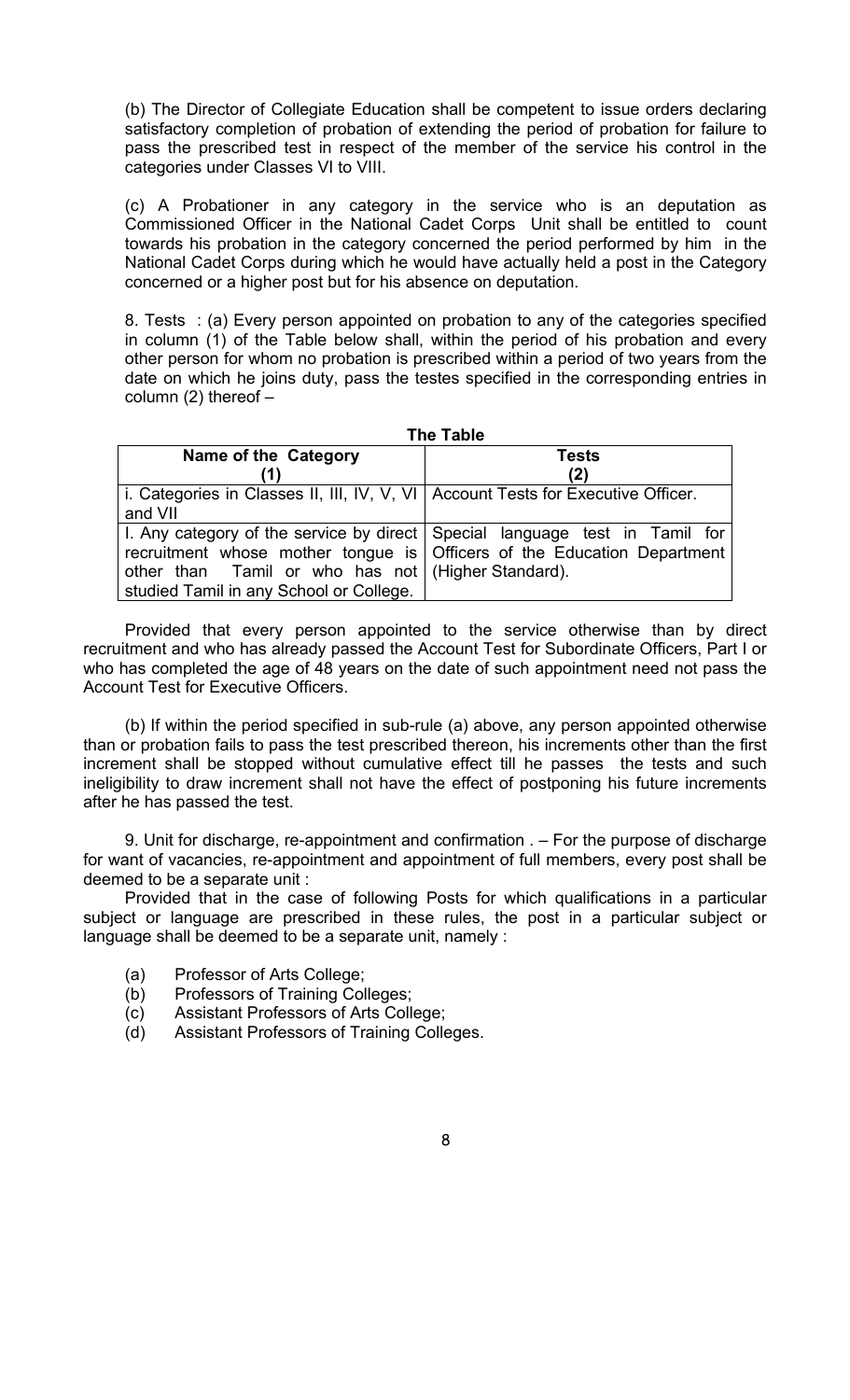10. Seniority . – For the purpose of promotion to a post in the service the seniority of a person shall be determined by the date on which he was first appointed to anyone of the categories from which is eligible for promotion.

11. Transfers and postings. – Transfers and postings of all Officers except those in Classes II to V shall be made by the Director of Collegiate Education.

Provided that reposting to the same post not involving transfer of officers in Classes II to V who are returning from leave shall also be made by the Director of Collegiate **Education** 

#### **As amended in GO. Ms.No.1467 Edn. Dated 20.12.85 (With effect from 26.6.81)**

11. Transfers and Postings : Transfers and Postings of all Officers except those in class II, IIIA, and IIIB shall be made by the Director of Collegiate Education.

Provided that reposting to the same post not involving transfer of Officers in Classes II, IIIA and IIIB who are returning from leave shall also be made by the Director of Collegiate Education.

## **As amended in GO. Ms.No.674 E.S.T Dated 10.08.94 (With effect from 10.8.94)**

11. Transfers and Postings : Transfers and Postings of all Officers except those in class II, IIIA, and IIIB, VI and VII shall be made by the Director of Collegiate Education or the Commissioner of Collegiate Education as the case may be :

Provided that reposting to the same post not involving transfer of Officers in Classes II, IIIA, and IIIB, VI and VII who are returning from leave shall also be made by the Director of Collegiate Education or the Commissioner of Collegiate Education as the case may be :

#### **As amended in GO. Ms.No.160 Hr. Edn Dated 21.04.99 (With effect from 21.4.99)**

11. Transfers and Postings : Transfers and Postings of all Officers in Classes IV, VII, and VIII shall be made by the Director of Collegiate Education or the Commissioner of Collegiate Education as the case may be :

Provided that reposting to the same post not involving transfer of Officers in Classes II, IIIA, and IIIB, VI, VII and VIII who are returning from leave shall also be made by the Director of Collegiate Education or the Commissioner of Collegiate Education as the case may be :

12. Contributory Provided Fund : (a) Every person appointed to the service by direct recruitment other than those in service on the  $9<sup>th</sup>$  February 1949, shall be admitted to the Contributory Provident Fund (Tamil Nadu) instead of being governed by the Pension Insurance Rules, 1950 , if, before such appointment, he was not governed by either of the said rules and in he has completed 40 years of age on the date of such appointment and

(b) Every person appointed to the post of Chief Professors shall, if he has completed 40 years of age at the time of his appointment and if he is not already governed by the Pension Insurance Rules, 1950, be admitted to Contributory Provided Fund (Tamil Nadu instead of being governed by the Pension Insurance Rules, 1950.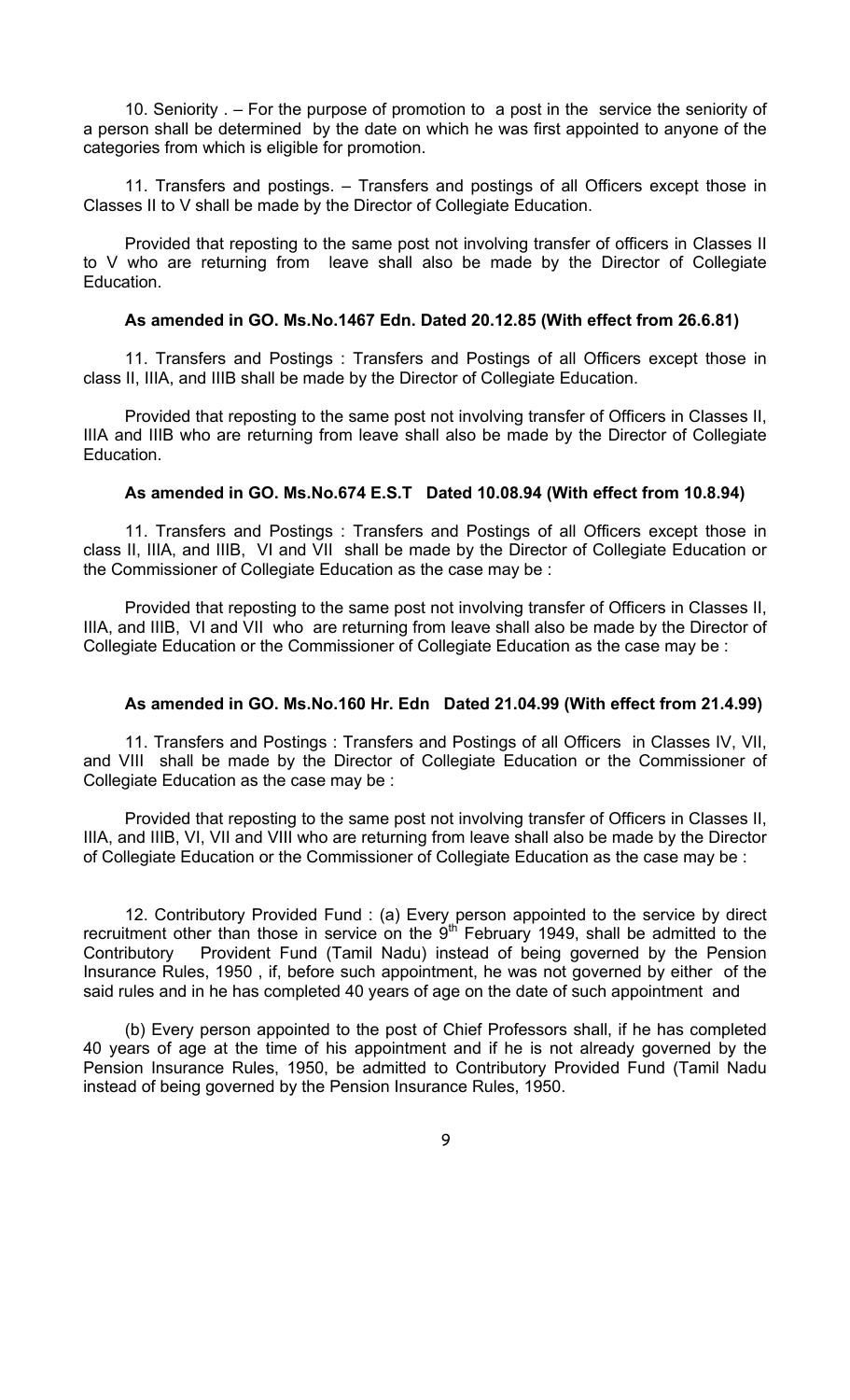### **As amended in GO. Ms.No.91 Hr. Edn (F2) Dated 26.03.02 (With effect from 01.01.86)**

13. Saving-Nothing contained in these rules shall adversely affect the persons who have already been appointed and holding the post of Director of Physical Education including Director of physical education in law, medical and veterinary colleges on 26<sup>th</sup> March 2002.

\*\*\*\*\*\*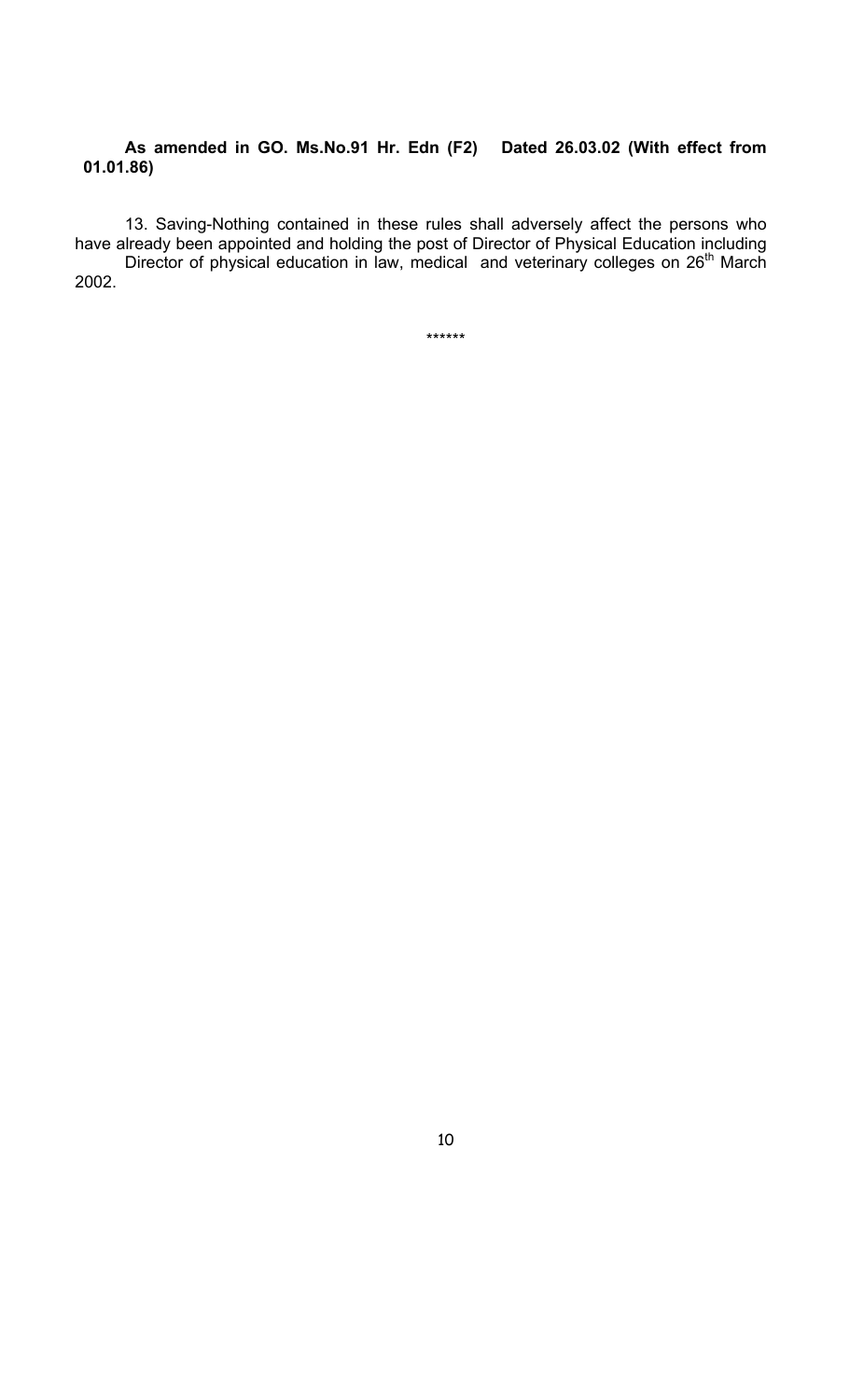## **Annexure (Referred to in Rule 6 (a)**

| Name of the posts                                                | <b>Method of</b><br>recruitment  | Qualification                                                                                                                                                                                                                                                                                                                                                                                |
|------------------------------------------------------------------|----------------------------------|----------------------------------------------------------------------------------------------------------------------------------------------------------------------------------------------------------------------------------------------------------------------------------------------------------------------------------------------------------------------------------------------|
| (1)                                                              | (2)                              | (3)                                                                                                                                                                                                                                                                                                                                                                                          |
| Principal, Presidency<br>College, Madras                         | Promotion                        | A Doctorate degree.                                                                                                                                                                                                                                                                                                                                                                          |
| Principal<br>Teachers College,<br>Saidapet                       | Promotion                        | A degree of M.A or M.Sc., of a University in the<br>State or a degree of equivalent standard and in<br>addition B.T. or B.Ed. degree of a University in<br>the State or a degree of equivalent Standard.                                                                                                                                                                                     |
| <b>Chief Professors</b>                                          | <b>Direct</b><br>recruitment     | (i) M.A. or M.Sc degree of a University in the<br>State or a degree of equivalent standard in the<br>subject in respect of which recruitment is<br>made;                                                                                                                                                                                                                                     |
|                                                                  |                                  | (ii) A doctorate in the subject; and                                                                                                                                                                                                                                                                                                                                                         |
|                                                                  |                                  | (iii) Teaching experience for a period of not less<br>than eight years in degree classes in the<br>subject in respect of which recruitment is made;                                                                                                                                                                                                                                          |
| Professors in Arts<br>Colleges                                   | <b>Direct</b><br>recruitment     | (i) M.A. or M.Sc degree of a University in the<br>State or a degree of equivalent standard in the<br>subject in respect of which recruitment is made;<br>(ii) Doctorate in the subject in respect of which<br>recruitment is made: and<br>(iii) Teaching experience for a period of not less<br>than four years in degree classes in the subject<br>in respect of which recruitment is made; |
|                                                                  |                                  |                                                                                                                                                                                                                                                                                                                                                                                              |
| Professors in Arts<br>Colleges                                   | <b>Transfer and</b><br>Promotion | (i)<br>M.A. or M.Sc degree of a University in<br>the State or a degree of equivalent standard in<br>the subject or language in respect of which<br>recruitment is made and<br>(ii) Teaching experience for a period of not<br>less than four years in degree classes in the<br>subject in respect of which recruitment is<br>made;                                                           |
| Professors in Training<br>Colleges (except<br>Professors of Edn) | <b>Direct</b><br>recruitment     | (i) M.A. or M.Sc degree of a University in the<br>State or a degree of equivalent standard in the<br>subject or language in respect of which<br>recruitment is made;                                                                                                                                                                                                                         |
|                                                                  |                                  | (ii) Doctorate in the subject or language in<br>respect of which recruitment is made;                                                                                                                                                                                                                                                                                                        |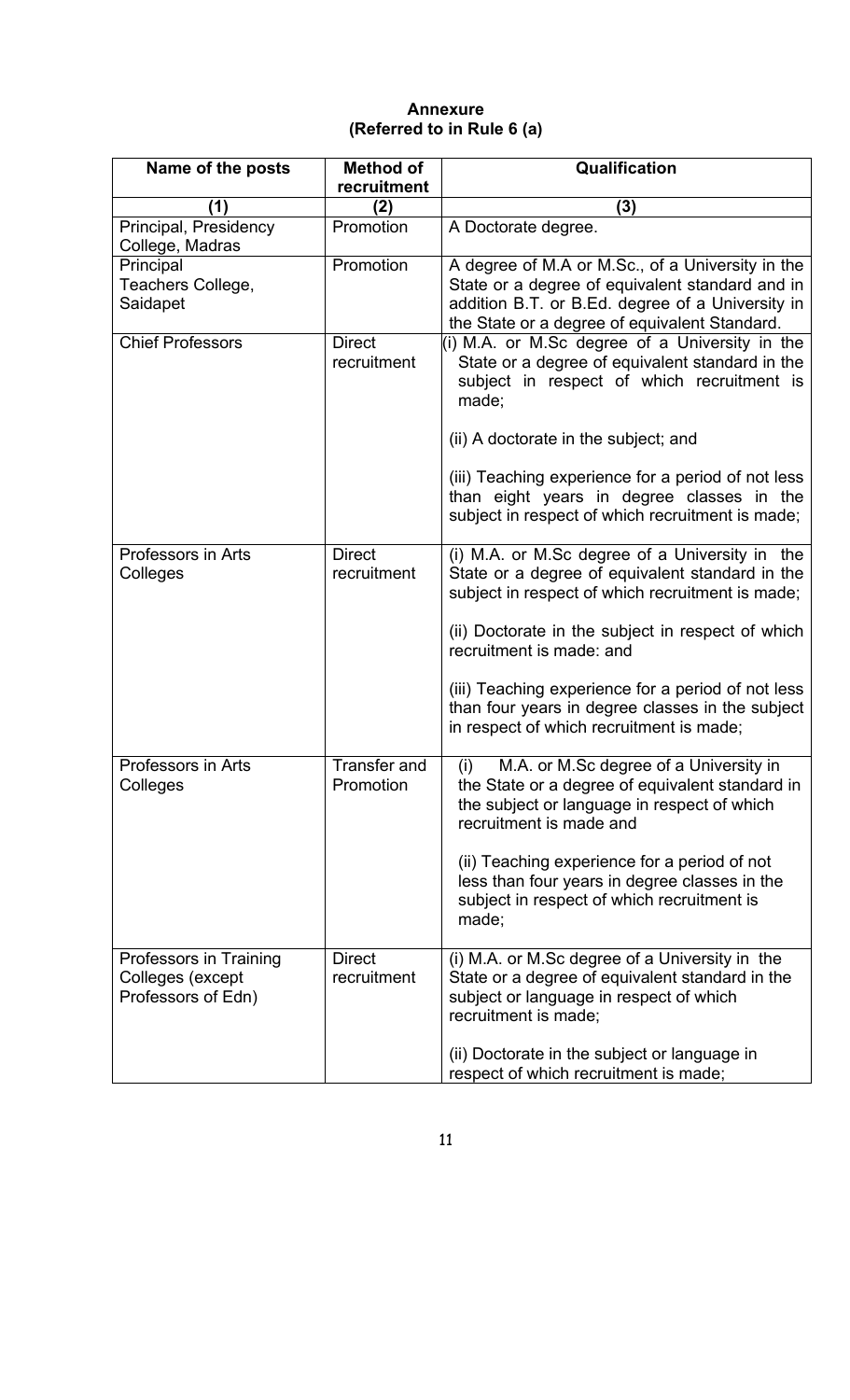|                                                                                                           |                                                             | (iii) M.Ed. degree; ; and                                                                                                                                                                                                      |
|-----------------------------------------------------------------------------------------------------------|-------------------------------------------------------------|--------------------------------------------------------------------------------------------------------------------------------------------------------------------------------------------------------------------------------|
|                                                                                                           |                                                             | (iv) Teaching experience for a period of not less<br>than four years in degree classes in the subject<br>in respect of which recruitment is made                                                                               |
| Professors in Training<br>Colleges (except<br>Professors of Edn)                                          | Promotion<br>and Transfer                                   | (i) M.A. or M.Sc degree of a University in the<br>State or a degree of equivalent standard in the<br>subject or language in respect of which<br>recruitment is made:                                                           |
|                                                                                                           |                                                             | (ii) A teaching degree: and                                                                                                                                                                                                    |
|                                                                                                           |                                                             | (iii) Teaching experience for a period of not less<br>than four years in degree classes in the subject<br>in respect of which recruitment is made                                                                              |
| Professors of Education<br>in Training Colleges                                                           | <b>Direct</b><br>recruitment                                | (i) M.A. degree of a University in the State or a<br>degree of equivalent Standard in Psychology or<br>Philosophy with Psychology as one of the<br>subjects:                                                                   |
|                                                                                                           |                                                             | (ii) M.Ed. degree                                                                                                                                                                                                              |
|                                                                                                           |                                                             | (iii) Doctorate in Psychology or Education: and<br>(iv) Teaching experience for a period of not less<br>than four years in degree classes in the subject<br>in respect of which recruitment is made                            |
|                                                                                                           |                                                             | Provided that, if persons<br>possessing<br>the<br>qualifications in the subjects mentioned in item<br>(1) above or not available, person possessing<br>the qualifications in any subject shall<br>be<br>considered.            |
| Professors of Education<br>in Training Colleges                                                           | Promotion<br>and Transfer                                   | (i) M.A. or M.Sc degree of a University in the<br>State or a degree of equivalent standard in the<br>subject;                                                                                                                  |
|                                                                                                           |                                                             | (ii) M.Ed. degree; and                                                                                                                                                                                                         |
|                                                                                                           |                                                             | (iii) Teaching experience for a period of not less<br>than four years in degree classes:                                                                                                                                       |
|                                                                                                           |                                                             | Provided that Assistant Professors in Logic<br>Possessing M.A or M.Sc. degree in Philosophy<br>shall not be required to possess M.Ed.,. degree<br>addition if they possess<br>a teaching<br>in<br>experience in degree classes |
| <b>Assistant Professors of</b><br><b>Arts Colleges (Except</b><br><b>Assistant Professor of</b><br>Music) | <b>Direct</b><br>recruitment,<br>Recruitment<br>by transfer | M.A. or M.Sc degree of a University in<br>the<br>State or a degree of equivalent standard in the<br>subject or language in respect of which<br>recruitment is made.                                                            |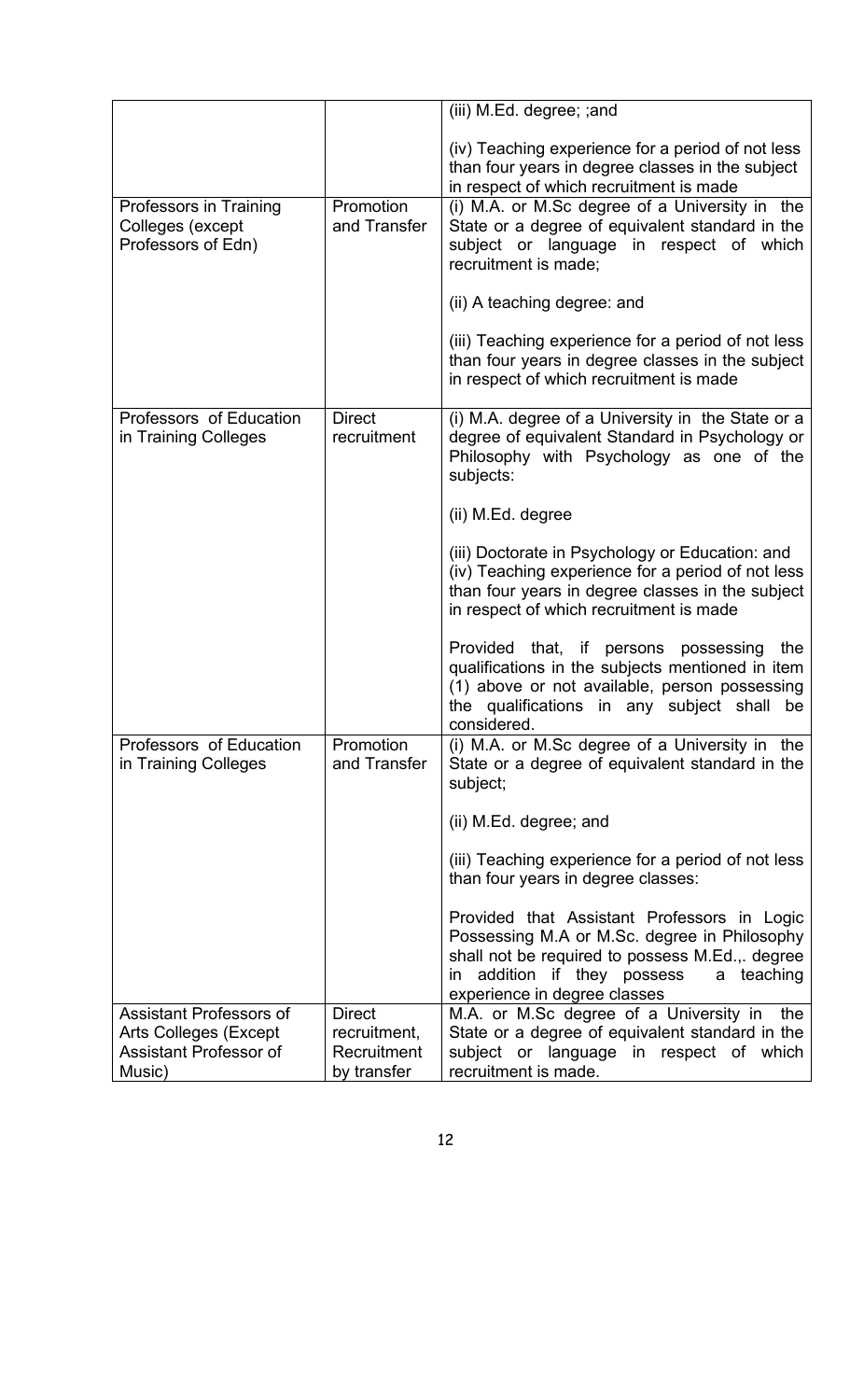|                                                                                   | and Transfer                                                                | Note:- For Assistant Professors of house hold<br>Art and Logic, the subjects in the Master's<br>should<br>be "Home<br>degree<br>Science'<br>and<br>"Philosophy" respectively.                                                                                                                                                                                   |
|-----------------------------------------------------------------------------------|-----------------------------------------------------------------------------|-----------------------------------------------------------------------------------------------------------------------------------------------------------------------------------------------------------------------------------------------------------------------------------------------------------------------------------------------------------------|
| <b>Assistant Professors</b><br><b>Music in Colleges</b>                           | <b>Direct</b><br>recruitment,<br>Recruitment<br>by transfer<br>and Transfer | A degree in Indian Music of a University in the<br>State or a degree of equivalent standard.                                                                                                                                                                                                                                                                    |
| <b>Assistant Professors of</b><br><b>Education in Training</b><br>Colleges        | <b>Direct</b><br>recruitment                                                | (i) M.A. or M.Sc degree of a University in the<br>State or a degree of equivalent standard in<br>Psychology or in Philosophy with Psychology as<br>one of the subjects; and                                                                                                                                                                                     |
|                                                                                   |                                                                             | (ii) M.Ed. degree;                                                                                                                                                                                                                                                                                                                                              |
|                                                                                   |                                                                             | Provided that if persons possessing<br>the<br>qualifications specified in item (i) above are not<br>available persons possessing M.A or M.Sc.<br>degree of a University in the State or a degree<br>of equivalent standard in any subject may be<br>appointed instead.                                                                                          |
| <b>Assistant Professors of</b><br><b>Education in Training</b><br>Colleges        | Recruitment<br>by transfer<br>and Transfer                                  | (i) M.A. or M.Sc degree of a University in the<br>State or a degree of equivalent standard in<br>Psychology or in Philosophy with Psychology as<br>one of the subjects; and                                                                                                                                                                                     |
|                                                                                   |                                                                             | (ii) A detaching degree:                                                                                                                                                                                                                                                                                                                                        |
|                                                                                   |                                                                             | Provided that if persons possessing<br>the<br>qualifications specified in item (i) above are not<br>available persons possessing M.A or M.Sc.<br>degree of a University in the State or a degree<br>of equivalent standard in any subject and M.Ed.<br>degree of a University in the State or a degree<br>of equivalent standard shall be appointed<br>instead. |
| <b>Assistant Professors of</b><br>Physical Science in<br><b>Training Colleges</b> | <b>Direct</b><br>recruitment                                                | (i) M.A. or M.Sc degree of a University in the<br>State or a degree of equivalent standard in<br>Physics or Chemistry as the main subject; and                                                                                                                                                                                                                  |
|                                                                                   |                                                                             | (ii) M.Ed. degree                                                                                                                                                                                                                                                                                                                                               |
| Assistant Professors of<br>Physical Science in<br><b>Training Colleges</b>        | Recruitment<br>by transfer<br>and transfer                                  | M.A. or M.Sc degree of a University in the<br>(i)<br>State or a degree of equivalent standard in<br>Physics or Chemistry as the main subject; and                                                                                                                                                                                                               |
|                                                                                   |                                                                             | ii) A teaching degree.                                                                                                                                                                                                                                                                                                                                          |